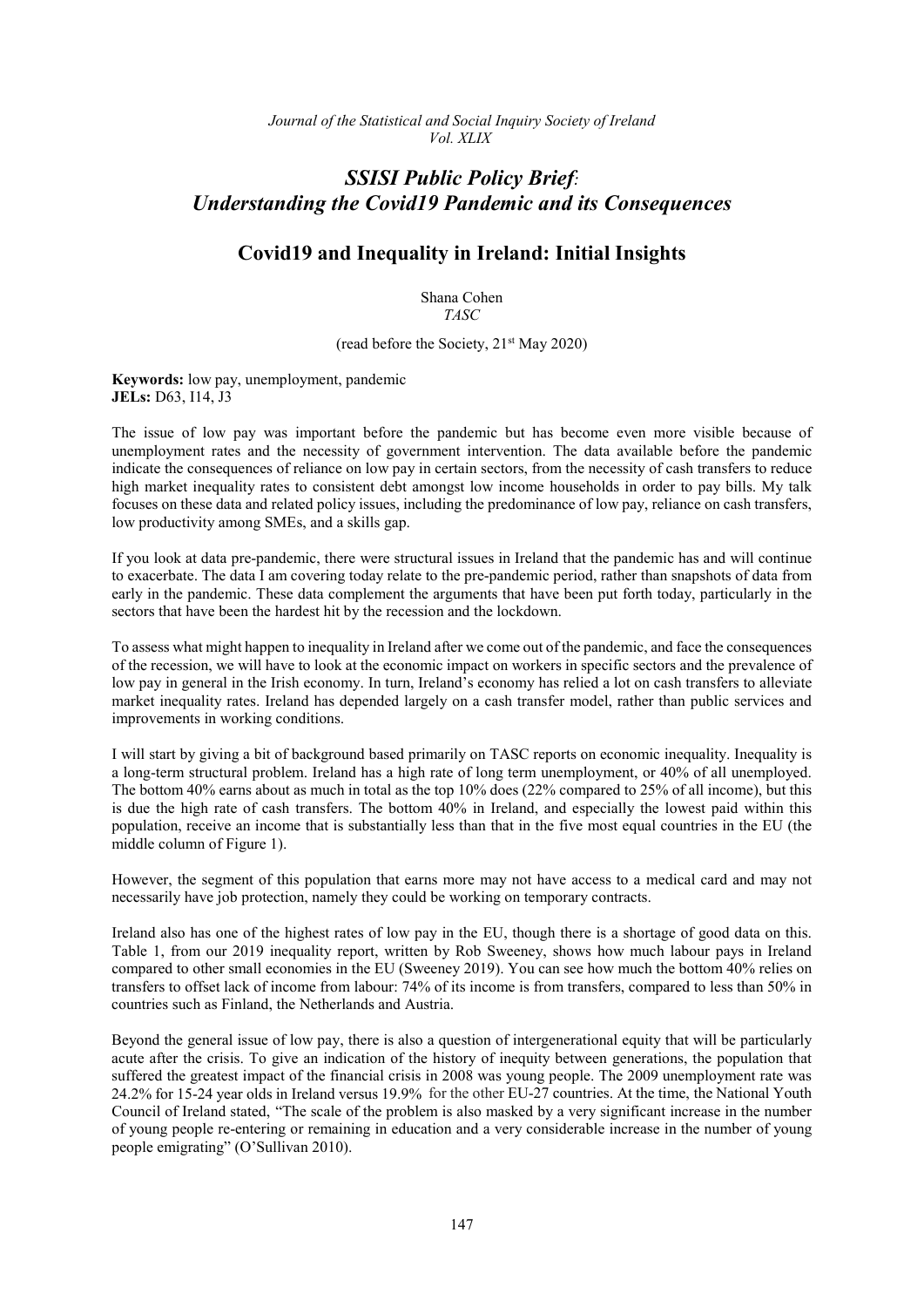

**Figure 1. Fraction of all income earned by the bottom four deciles, by country and country grouping**

*Source: TASC*

**Table 1. Share of income by source and transfers paid/ received, by country, for top decile and bottom 40%**

|               | Finland | Belgium | Sweden | Netherlands | Austria | Denmark | Ireland | UK   |
|---------------|---------|---------|--------|-------------|---------|---------|---------|------|
| Income 10%    |         |         |        |             |         |         |         |      |
| Labour        | 0.75    | 0.82    | 0.68   | 0.79        | 0.74    | 0.73    | 0.73    | 0.76 |
| Capital       | 0.17    | 0.09    | 0.15   | 0.11        | 0.11    | 0.19    | 0.10    | 0.10 |
| Transfers 10% |         |         |        |             |         |         |         |      |
| Received      | 0.08    | 0.09    | 0.17   | 0.10        | 0.15    | 0.07    | 0.17    | 0.14 |
| Paid          | 0.35    | 0.30    | 0.34   | 0.39        | 0.35    | 0.40    | 0.29    | 0.32 |
|               |         |         |        |             |         |         |         |      |
| Income 40%    |         |         |        |             |         |         |         |      |
| Labour        | 0.40    | 0.37    | 0.38   | 0.52        | 0.50    | 0.50    | 0.24    | 0.33 |
| Capital       | 0.12    | 0.03    | 0.03   | 0.03        | 0.04    | 0.01    | 0.02    | 0.05 |
| Transfers 40% |         |         |        |             |         |         |         |      |
| Received      | 0.48    | 0.60    | 0.59   | 0.45        | 0.46    | 0.49    | 0.74    | 0.62 |
| Paid          | 0.17    | 0.16    | 0.21   | 0.23        | 0.18    | 0.28    | 0.04    | 0.12 |

*Source: TASC*

Moreover, in 2015, the highest proportion of low-paid workers were 30-39 (32.6%), potentially still members of the generation affected by the crisis, and in 2020, 23.1% of 15-24 year olds and 33.5% of 25-34 year olds were laid off. However, in contrast to the context described by the National Youth Council in 2010, after the pandemic migration may not be an outlet for those people who've been let go or have lost their wages.

In addition to intergenerational inequity and the dependence on transfers to reduce the market inequality rate, Ireland has a high incidence of low pay. In Ireland, 23% of workers in Ireland are on low pay, which is the third highest rate in the EU. And as you heard from the previous presentations in this symposium, sectors with a high incidence of low pay have been the hardest hit by the pandemic. Nearly one quarter (23%) of workers in retail are low paid and 39% of workers in hospitality are low paid. Furthermore, if the CSO data are correct and most people expect to go back to their jobs after the pandemic recedes, these jobs may not exist. The government will then have a policy issue.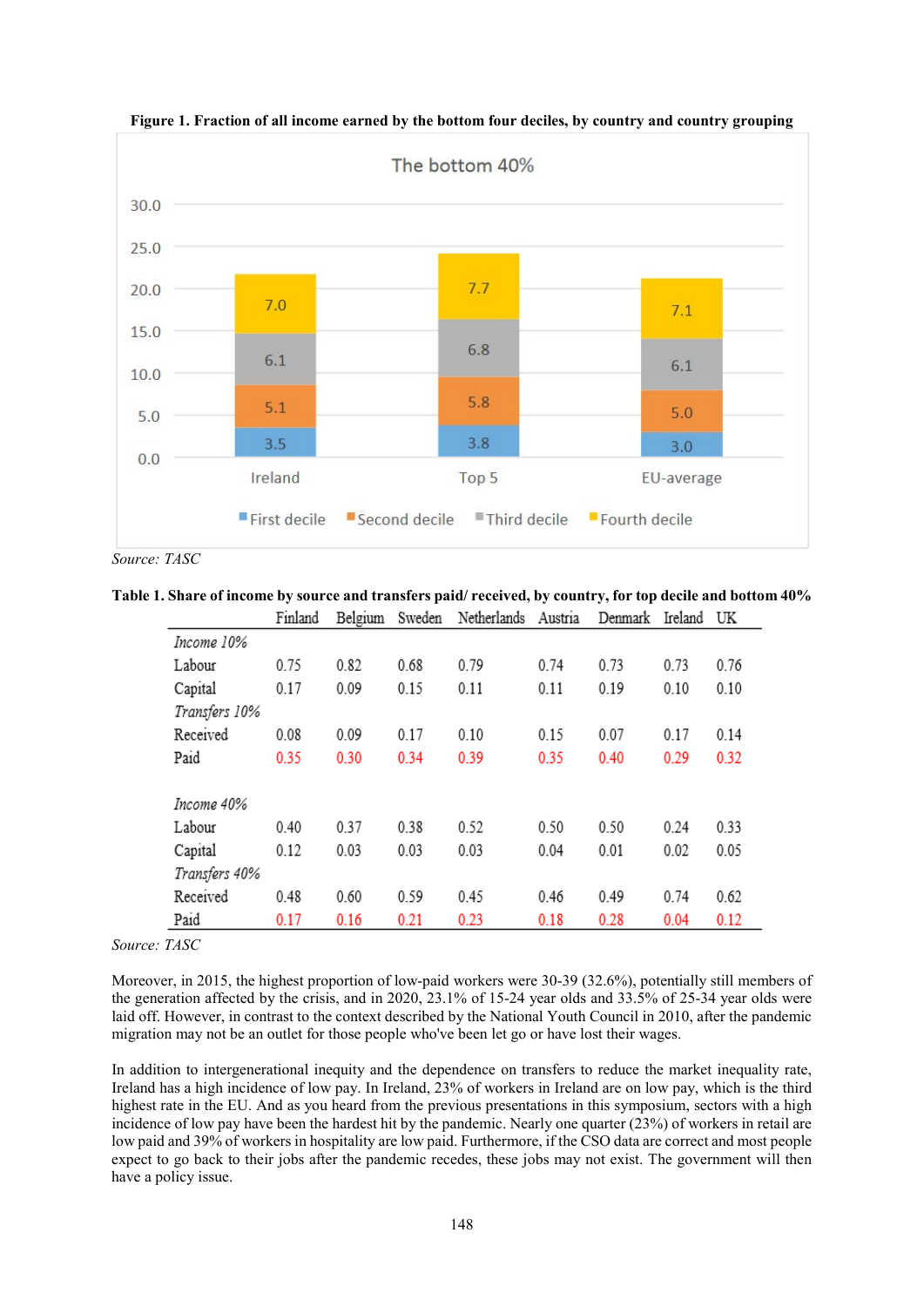Low pay also has implications for housing finances and quality of life. It is not just the income but the cost of living and managing debts. A 2019 TASC report on household debt showed that although household debt has been falling in Ireland, overall, there's a significant problem of rising household debt among work low income families in work. Pre-pandemic, over one in five households (22%) in debt were over-burdened by their debt repayments; over 36% of single-parent households were overburdened by debt amounts; and 32% of low-income households (households whose income levels are in the bottom 40%) were over-burdened. In addition, 21% of single-parent households faced utilities arrears and 27% faced mortgage/rental arrears; 20% of all workers were struggling with debt and half of all workers felt 'a somewhat heavy burden' from debt repayments. Finally, only 30% of single parent households can save income on a regular basis.

Moreover, if we think about job creation for this workforce, small and medium sized enterprises in Ireland, which represent the majority of employers in Ireland, are confronting a productivity gap as well as the impact of the pandemic. How are jobs in SMEs going to come back and what kind of jobs are they going to be? The percentage of jobs in SMEs is above average in the EU but SMEs also have one of the lowest value added rates in the OECD and much lower than a similar EU economy like the Netherlands. There's a lower average rate of creation as well for new enterprises.

Finally, Ireland will have to confront a skills gap highlighted by the pandemic. While some figures available in this space are a bit old, recent statistics point toward a worrying trend. The PIAAC Survey showed that Ireland is in bottom third of 24 countries for literacy, numeracy and problem-solving technology (CSO 2012). The National Skills Bulletin 2019 showed that 11.8% of persons aged 15-64 have less than upper secondary education (McNaboe et al 2019). The 2019 UNESCO digital economy and society index pointed out that that there is a low level, or 10%, of take up from training with the people with less than secondary education. In contrast, 75% of the population with Third Level education participate. According to the 2018 EU Digital Economy and Society Index, 52% of Ireland's population lack basic digital skills, one of the lowest levels in the EU. Ireland also has one of the lowest shares (79%) of the population using the internet, a figure based on the rate of increase compared to other EU countries.

In terms of where to go, there are a number of policy areas that will need attention. Rather than just go back to how to pay back the debt in order to generate economic recovery, there's an opportunity, in fact, to invest in the areas where there are structural flaws in the Irish economy. All of these areas come together: predominance of low pay, reliance on cash transfers, low productivity among SMEs, and a skills gap. In addition, there aren't enough services available for populations that are suffering financially, especially in cities like Dublin. People are in low paid jobs - they're in work - but they can't pay utilities; it isn't even a question of housing. It's a question of just getting by to pay basics like energy bills.

To close, we should take what IBEC has said about having a wider social progress indicator model that looks at all these different areas. The Reboot and Reimagine campaign has recommended using a social progress indicator model. Page 17 states: "As we work towards building a better Ireland, the role of housing; infrastructure; public services; and the environment will have a greater impact on quality of life and well-being. Ireland should and can be a global leader in seeking to supplement measures of economic prosperity with a wider social progress indicator model."

The question is what would this model look like, what data needs to be collected, and how can it account for progress on the structural problems pre-pandemic? For example, we should measure not just the levels of household debt but who has the debt, what kind of debt it is, and who is lending. I would disagree with emphasising jobs and income, in part because we don't have the right data to understand what these deliver for quality of life. Take the data that's being collected on household debt. Data on credit cards concerns the number of credit cards. There are a number of people who have multiple credit cards so it's not just the number of credit cards. It's the number of individuals who have credit cards and how many credit cards that they have.

The flip side of that data is that it isn't accounting for the fact that a lot of people don't have access to credit and they don't have access to appropriate savings. So they're forced to go to informal lenders, or forced to go to families. And they're paying off high levels of debt and high interest rates. Debt is an immediate crisis and not something they can think about long term. Therefore, the indicators need to widen and potentially be different, but also the data that the government collects needs to be different. For instance, with income inequality, there is tax data but no pre-tax data and post-tax data, which does not provide an accurate picture of income inequality.

In conclusion, moving forward, the government should adopt a three-pronged approach: expand the indicators of progress to go beyond the economy, focus on measures that will reduce the dependence on low pay in particular